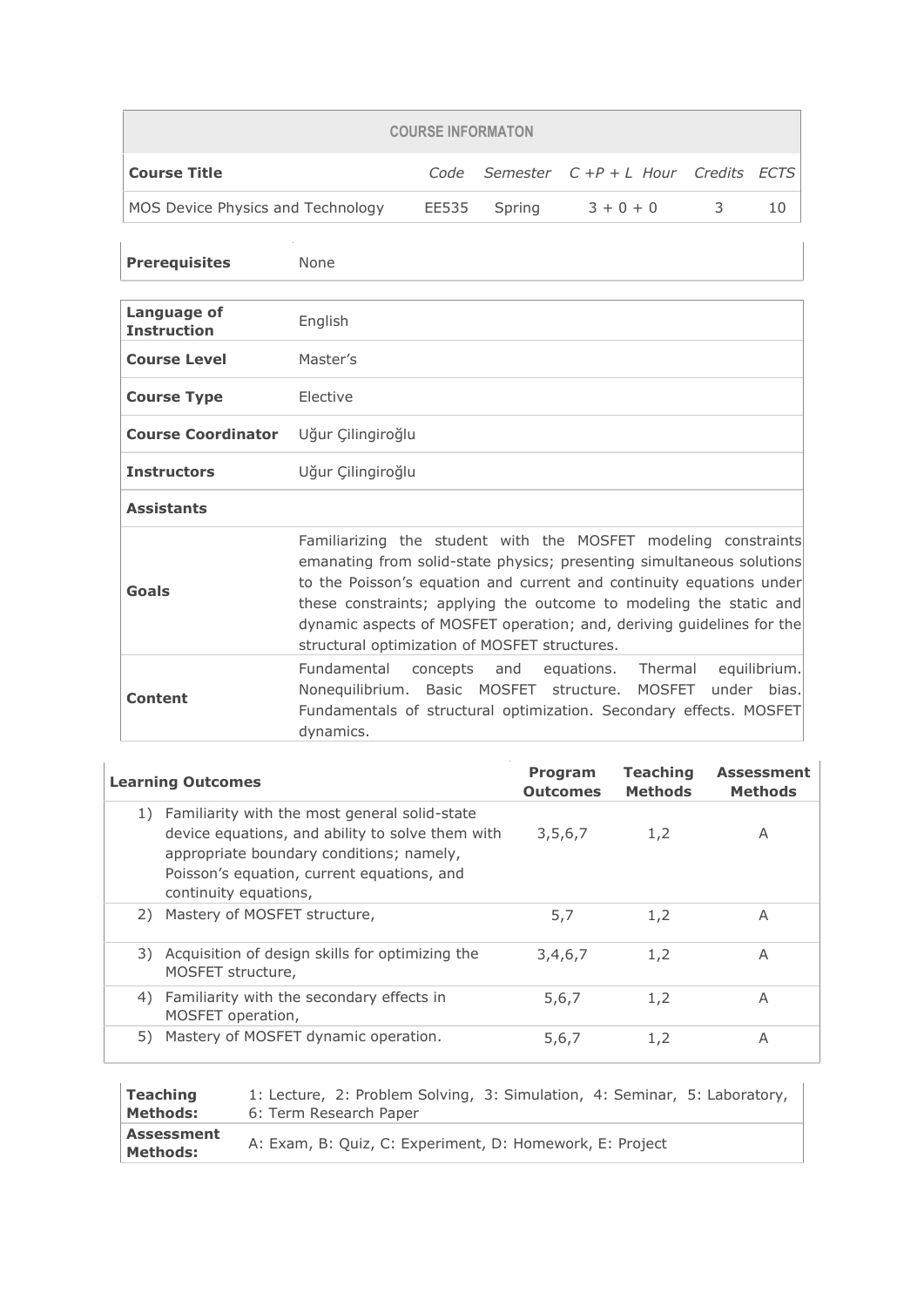| <b>COURSE CONTENT</b> |                                                                                                                                   |                        |  |  |
|-----------------------|-----------------------------------------------------------------------------------------------------------------------------------|------------------------|--|--|
|                       | <b>Week Topics</b>                                                                                                                | <b>Study Materials</b> |  |  |
| 1                     | Constituents of a semiconductor crystal. Poisson's equation.                                                                      | Textbook               |  |  |
| 2                     | Current equations. Continuity equations. Energy-band diagrams                                                                     | Textbook               |  |  |
| 3                     | Equilibrium properties of semiconductors. Analysis in equilibrium.                                                                | <b>Textbook</b>        |  |  |
| $\overline{4}$        | Injection level. Shockley-Read-Hall theory of trapping. Analysis<br>of bulk regions. Extending Fermi formalism to nonequilibrium. | Textbook               |  |  |
| 5                     | Basic MOSFFT structure.                                                                                                           | <b>Textbook</b>        |  |  |
| 6                     | Fundamentals of nonequilibrium analysis. Analysis of surface<br>space-charge regions.                                             | <b>Textbook</b>        |  |  |
| 7                     | A general strong-inversion model.                                                                                                 | Textbook               |  |  |
| 8                     | Simplified strong-inversion models.                                                                                               | <b>Textbook</b>        |  |  |
| 9                     | Subthreshold model.                                                                                                               | Textbook               |  |  |
| 10                    | p-channel MOSFET                                                                                                                  | <b>Textbook</b>        |  |  |
| 11                    | Velocity saturation. Channel-length modulation. Punch-through.                                                                    | Textbook               |  |  |
| 12                    | Short-channel and narrow-channel effects.                                                                                         | Textbook               |  |  |
| 13                    | Impact ionization and avalanche breakdown.                                                                                        | Textbook               |  |  |
| 14                    | MOSFET dynamics.                                                                                                                  | Textbook               |  |  |

## **RECOMMENDED SOURCES**

| Textbook                    | Systematic Analysis of Bipolar and MOS Transistors, Ugur<br>Cilingiroglu, Artech House, Boston, 1993. |
|-----------------------------|-------------------------------------------------------------------------------------------------------|
| <b>Additional Resources</b> |                                                                                                       |

## **MATERIAL SHARING Documents Assignments Exams**

| <b>ASSESSMENT</b>      |    |                   |  |  |  |
|------------------------|----|-------------------|--|--|--|
| <b>IN-TERM STUDIES</b> |    | NUMBER PERCENTAGE |  |  |  |
| Midterm I              | 1. | 25/50             |  |  |  |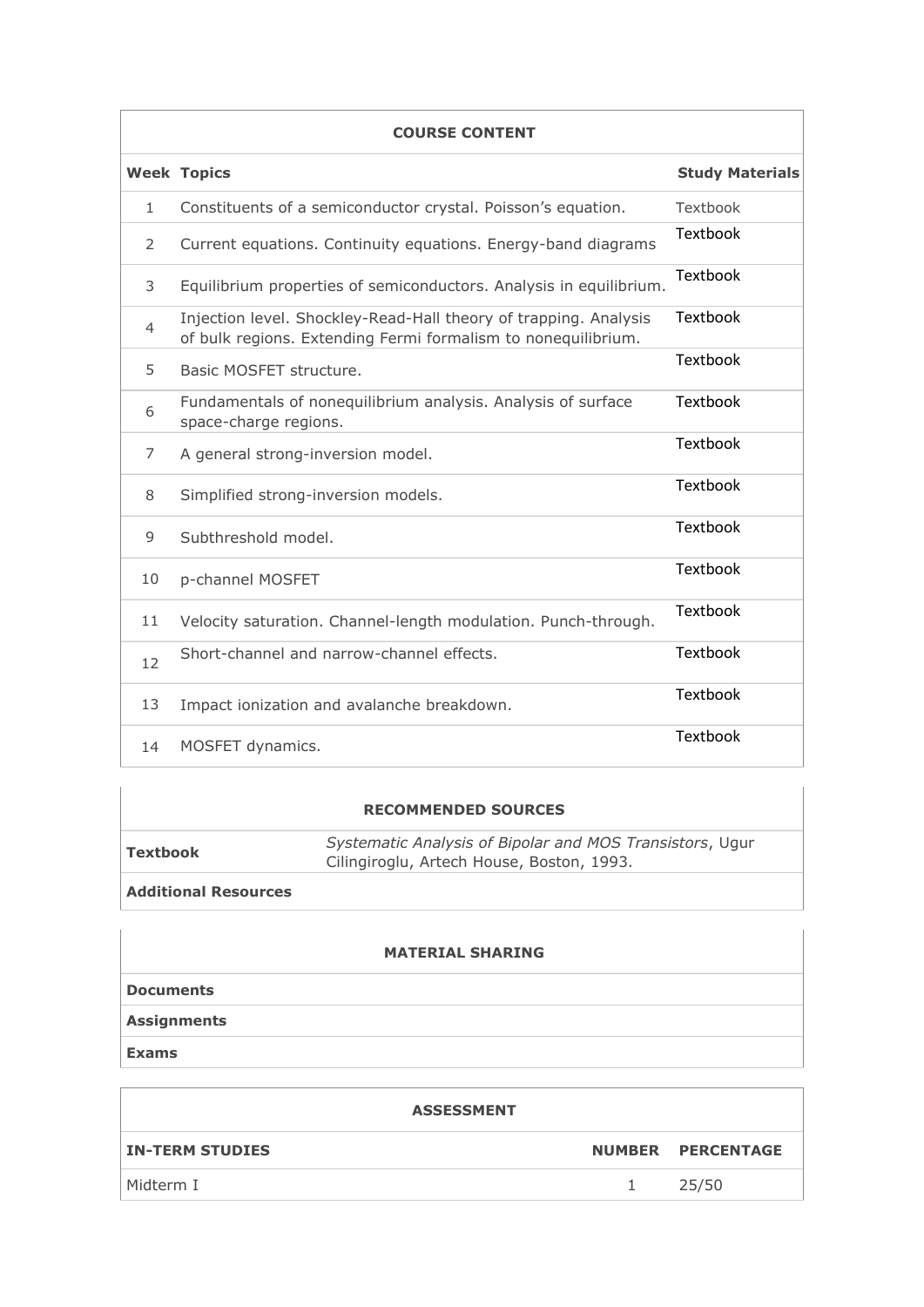| Midterm II                                                          |              | 25/50 |
|---------------------------------------------------------------------|--------------|-------|
| Homework Assignment                                                 |              |       |
|                                                                     | <b>Total</b> | 50/50 |
| <b>CONTRIBUTION OF FINAL EXAMINATION TO OVERALL</b><br><b>GRADE</b> |              | 50    |
| <b>CONTRIBUTION OF IN-TERM STUDIES TO OVERALL</b><br><b>GRADE</b>   |              | 50    |
|                                                                     | <b>Total</b> | 100   |

**COURSE CATEGORY Field Course** 

|                | <b>COURSE'S CONTRIBUTION TO PROGRAM</b>                                                                                                                                                          |           |              |  |           |  |
|----------------|--------------------------------------------------------------------------------------------------------------------------------------------------------------------------------------------------|-----------|--------------|--|-----------|--|
| No             | Program Learning Outcomes                                                                                                                                                                        |           | Contribution |  |           |  |
|                |                                                                                                                                                                                                  |           | 1 2 3 4 5    |  |           |  |
| 1              | Can reach information in breadth and depth, and can evaluate, interpret<br>and apply this information to scientific research in the area of Electrical and $\sqrt{}$<br>Electronics Engineering. |           |              |  |           |  |
| $\overline{2}$ | Can complete and apply information with scientific methods using limited or<br>missing data; can integrate information from different disciplines.                                               | $\sqrt{}$ |              |  |           |  |
| 3              | Sets up Electrical and Electronics Engineering problems, develops and<br>implements innovative methods for their solutions.                                                                      |           | $\sqrt{}$    |  |           |  |
| 4              | Develops new and/or original ideas and methods; finds innovative solutions<br>to the system, component, or process design.                                                                       |           | $\sqrt{}$    |  |           |  |
| 5              | Has comprehensive knowledge about the state-of-the-art techniques and<br>methods in Electrical and Electronics Engineering and their limitations.                                                |           |              |  | $\sqrt{}$ |  |
| 6              | Can design and conduct research of analytical, modeling or experimental<br>orientation; can solve and interpret complex cases that come up during this<br>process.                               |           |              |  |           |  |
| $\overline{7}$ | Can communicate verbally and in writing in one foreign language (English)<br>at the General Level B2 of the European Language Portfolio.                                                         |           |              |  |           |  |
| 8              | Can assume leadership in multi-disciplinary teams; can develop solutions in<br>complex situations, and take responsibility.                                                                      | $\sqrt{}$ |              |  |           |  |
| 9              | Can systematically and openly communicate in national and international<br>venues the proceedings and conclusions of the work he/she performs in<br>Electrical and Electronics Engineering.      | $\sqrt{}$ |              |  |           |  |
| 10             | Respects social, scientific and ethical values in all professional activities<br>performed during the collection, interpretation and announcement phases<br>of data.                             | $\sqrt{}$ |              |  |           |  |
| 11             | Is aware of new and emerging applications in Electrical and Electronics<br>Engineering; investigates and learns them, whenever necessary.                                                        | $\sqrt{}$ |              |  |           |  |
| 12             | Can identify the social and environmental aspects of Electrical and<br>Electronics Engineering applications.                                                                                     | $\sqrt{}$ |              |  |           |  |

## **ECTS ALLOCATED BASED ON STUDENT WORKLOAD BY THE COURSE DESCRIPTION**